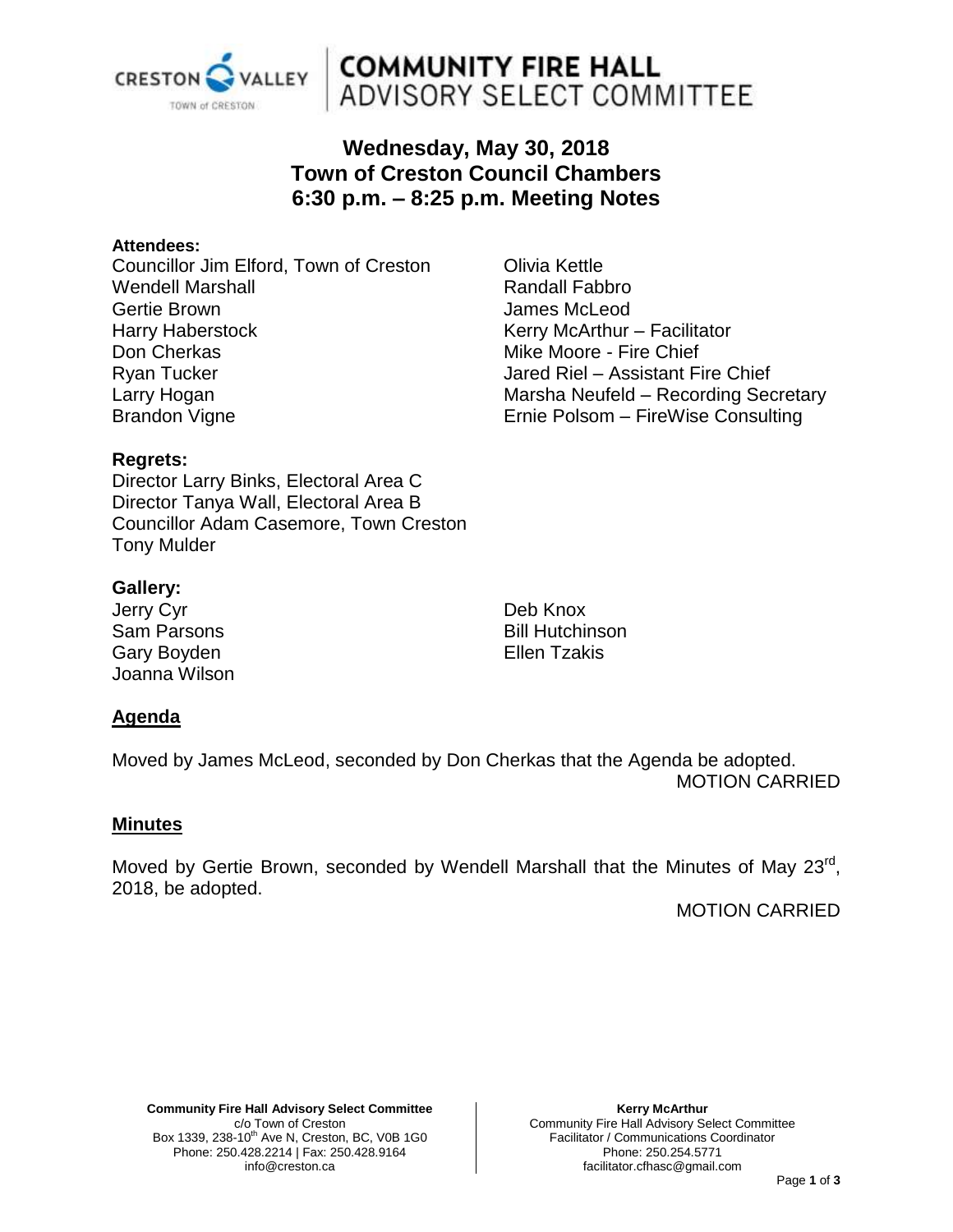

# **COMMUNITY FIRE HALL**<br>ADVISORY SELECT COMMITTEE

# **ASC Key Messages**

E. Polsom provided a review of the ASC Key Messages documents and it was noted by a member of the Committee that dorm space, kitchen and dining facilities not only serve the current Work Experience Program but that the facilities also serve the purposes of an Emergency Operations Centre and potential full-time firefighters in the future.

Moved by James McLeod, seconded by Randall Fabbro that the ASC Key Messages document be adopted, subject to recommended amendments.

MOTION CARRIED

# **Development and Design Principles**

Discussion was held regarding the development and design principles established by the ASC to date and the Committee recommended further refinement of the established principle with respect to what the Fire Hall will be based on in reference to the current regional agreement.

Moved by Wendell Marshall, seconded by Don Cherkas that the ASC Principles be adopted, subject to recommended amendments.

MOTION CARRIED

### **Spatial Analysis of a Fire Hall**

Discussion was held regarding the spatial analysis of a Fire Hall.

The Committee reviewed the spatial analysis that was previously presented for the Creston Fire Hall alongside the spatial analysis for the recently constructed Osoyoos and Qualicum Beach Fire Halls.

Discussion was held regarding the forty (40) spaces in the Creston Fire Hall spatial analysis and consensus was achieved regarding the following:

- that analysis be based on required spaces, not square footage;
- that the Health & Wellness area be considered for expansion should the space be available;
- that adequate storage space be further defined
- that additional storage needs be further addressed, and;
- that the designated back-up server room be considered as additional storage space should the space no longer be required as a back-up server room.